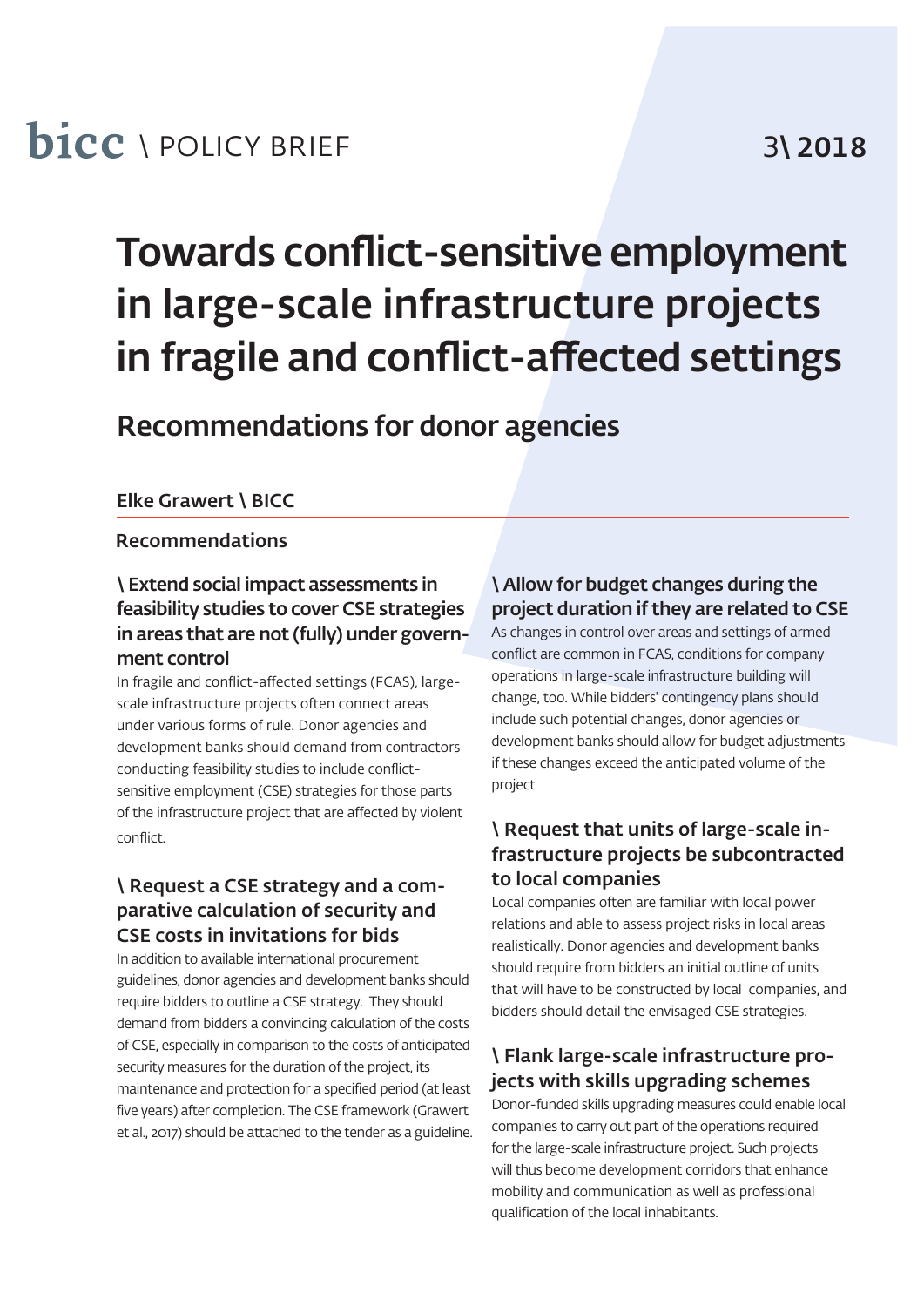### Towards conflict-sensitive employment in large-scale infrastructure projects in fragile and conflict-affected settings

Three years of research on conflict-sensitive business and employment of Afghan construction and transport companies under conditions of mounting violent conflict between 2015 and 2017 provided relevant findings on infrastructure-building in fragile and conflictaffected settings (FCAS).<sup>1</sup> Detailed field research in construction sites that were controlled by the Taliban and partly contested between the Government of the Islamic Republic of Afghanistan and the Taliban, intensive discussions with owners, managers of construction and transport companies as well as employees and workers, stakeholder workshops with donor and development agencies, development banks and chambers of commerce as well as academic experts on Afghanistan in Kabul, London, Brussels and Bonn provided the insights leading to this *Policy Brief.*

Based on construction and transport companies' experiences in the FCAS in Afghanistan and close cooperation with selected companies, the research team developed a conflict-sensitive employment (CSE) framework for local construction and transport companies (Grawert, Isikozlu, Haqeeqat, & Shirzad, 2017). It was tested and amended following results from practical implementation and feedback from local stakeholders in four Afghan conflict sites and is available in English, Dari and Pashto. It is currently being disseminated in Afghanistan.

### The prominent role of large-scale infrastructure projects in FCAS

FCAS are defined as settings in which the political environment is extremely polarized and divided due to a lack of trust among political actors. FCAS thus are characterized by "low social cohesion and a lack of consensus on what organizing principles should determine the contest for state power and how that

power should be implemented" (NIMD, 2016). The background for such settings is that social relations and institutions emerging during violent conflict and the establishment of a war economy have a lasting impact on the economy, labour relations and the restructuring of institutions when violence subsides. Moreover, relations, institutions and processes that had been in place before violent conflicts occurred have profound effects on the origin, form and trajectory of the conflict. More often than not, the conditions remain precarious and insecure, and FCAS emerge and prevail. Hence, violent conflict or its aftermath and fragility are closely interconnected and are mutually reinforcing. As FCAS most often have regional and international links and dimensions, distrust and social divisions, as well as war economies, usually extend beyond local or national levels.

According to academic research, infrastructure-building, if systematically planned, has the potential to contribute to peace. It requires long-term funding and should start as early as possible to make use of the opportunity to provide a peace dividend for the population that has been suffering from protracted armed conflict. It can encourage the perception of a return to normalcy within the population and move popular support away from pre-war or during-conflict loyalties. Building infrastructure is an effort to facilitate movement, communication, delivery of (social) services, market access, and hence, opportunities for entrepreneurs to contribute to reconstruction and development.

On the other hand, infrastructure-building can exacerbate conflict, if it perpetuates fragmented power structures and related 'war economies' as well as corrupt state institutions. Renegotiations of contract terms between project partners and privatization of services can spark protests of consumers and even cause violent conflicts leading to mounting cost or failure of infrastructure investment.<sup>2</sup> Infrastructure projects can become a source of corruption of state authorities and private sector companies, as these projects involve many stakeholders, take a long time

<sup>1 \</sup> The cooperative research project "Conflict-sensitive employment under construction: peace and stability strategies for the private sector in Afghanistan" was conducted by BICC, The Liaison Office TLO in Kabul, Afghanistan and International Alert in Islamabad, Pakistan and London. It was sponsored by the Netherlands Organization for Scientific Research NWO / WOTRO Science for Global Development, Section "Security & Rule of Law in Fragile and Conflict-affected Settings" SRoL. Details and project publications are available at https://www.bicc.de/ research-clusters/project/project/conflict-sensitive-employment-under-construction-peace-and-stability-strategies-for-the-private-sec/.

<sup>2 \</sup> Grawert, Hansohm, & Nusrat, 2017.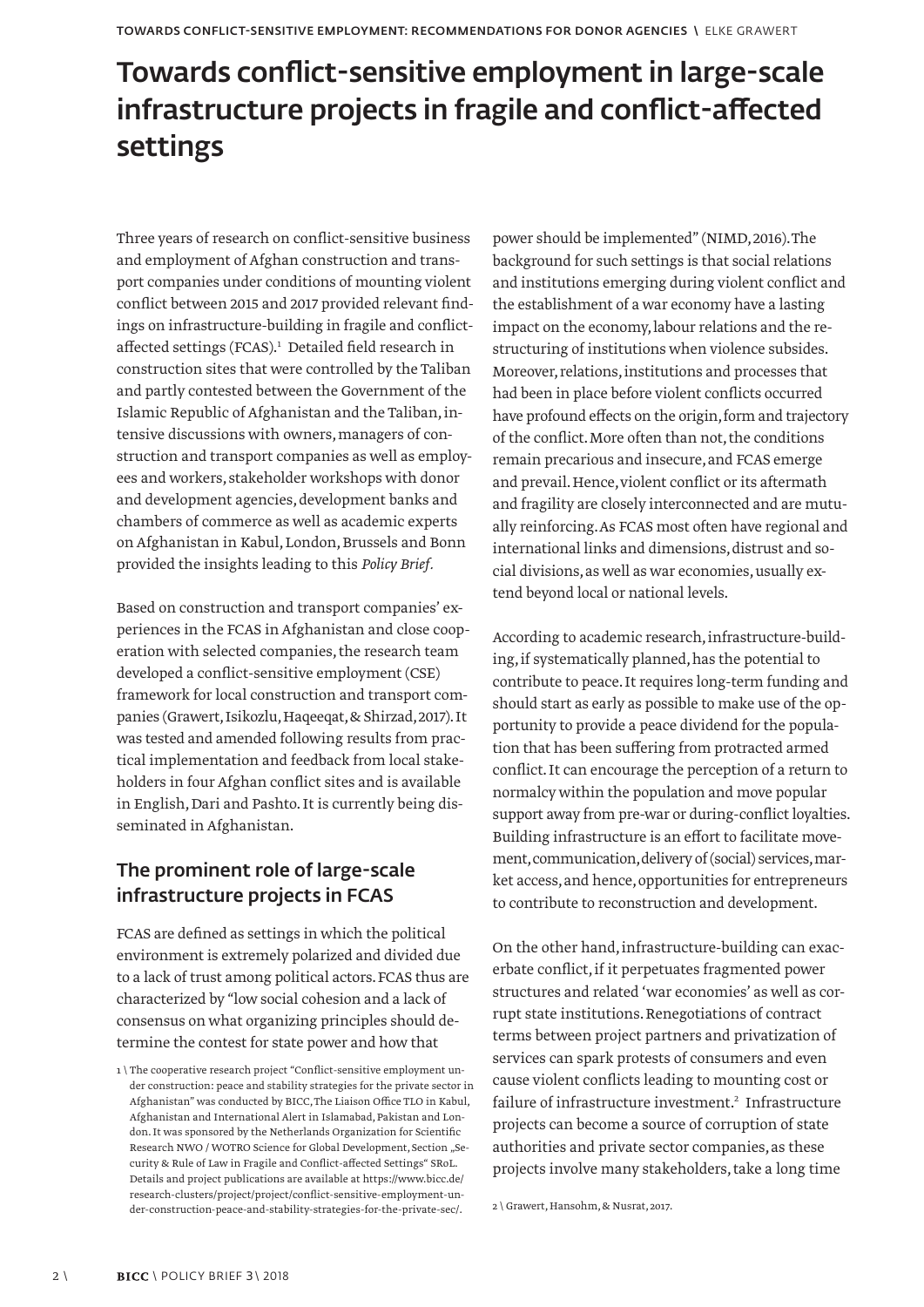and utilize large amounts of money. Whereas in state-held areas, authorities, politicians and law enforcing agencies and actors often demand bribes, in areas under the control of non-state armed groups (NSAGs), protection rackets, extortions, destruction of already built facilities and machinery, among other risks, fundamentally affect companies operating in FCAS (Nusrat & Shirzad, 2018; Grawert & Shirzad, 2017b).

#### Role of donor agencies and development banks

Donor agencies and development banks can assume a double role in FCAS, as investors and as promoters of economic and social development. By fostering largescale infrastructure projects, they can combine both roles and provide grants or loans to construction and transport companies as well as specialized contractors according to the type of infrastructure envisaged and flank the project with suitable training and qualification schemes. Donor-funded upgrading measures can address local companies and enable them to carry out part of the operations required for the large-scale infrastructure project. Setting up vocational training centres and colleges along the infrastructure project can prepare the local population so that they meet the standards needed for employment in the different professional areas infrastructure-building demands. Whereas development agencies should initiate the training centres as early as possible when armed conflict subsides and run them for the first one or two courses, the (local) government should take over gradually, employ teachers or trainers and fund subsequent courses increasingly through its own budget.

In the context of FCAS, investors or donors, as well as foreign and domestic companies implementing their projects, are, or become, inherently part of the "political marketplace" (Hoffmann, 2014). Investors and donors, entrepreneurs and employees have to be aware that they will never be perceived as neutral. Labour relations vary in different conflicts and are subject to specific conflict dynamics. The assumption that businesses can operate as non-political agents in highly political contexts has been proven wrong (Ganson &

Wennmann, 2016). Nevertheless, promoting infrastructure-building in FCAS has the unique potential to connect areas that are held by non-state (armed) groups and ruled by opponents of the government (commanders, 'warlords') and areas that are controlled by the government. Feasibility studies should map the political setting of the area envisaged for a large-scale infrastructure project and identify which areas are conflict-affected and / or ruled by leaders 'outside government'. For those areas, the involvement of local companies that are familiar with the local power structure and can implement a CSE strategy is crucial.

#### Conflict-sensitive employment strategies

CSE is part of a conflict-sensitive investment strategy, which is widely considered in international procurement guidelines. A conflict-sensitive approach entails the ability of a donor agency to 1) understand the context in which it is planning and implementing investment, 2) understand how its investment influences that context, 3) act upon this understanding by using new policies or strategies that minimize any further violent conflict and maximize any impact that enhances peaceful interaction.

Employment is one aspect of conflict-sensitivity by which investors or donors can reduce—or exacerbate—tensions in a fragile or conflict-affected setting. If an employment policy is conflict-sensitive, it will help to reduce local tensions and armed conflict. Conflict-sensitive employment means that investments are made to create civilian jobs and to ensure that these jobs allow employees to build a future. The planned investment will be inclusive so that no group or community will be favoured or discriminated against, and it avoids any preference of employing foreign employees over local employees provided that equal skills are available. Ideally, employment will also comply with the International Labour Organization's (ILO) standards for decent work.3 To successfully

<sup>3 \</sup> The standards include: employment for work that is productive and delivers a fair income, provides security in the workplace, offers prospects for personal development and social integration, freedom for workers to express their concerns and to organize and participate in the decisions that affect their lives, and equal treatment and equal opportunities for men and women.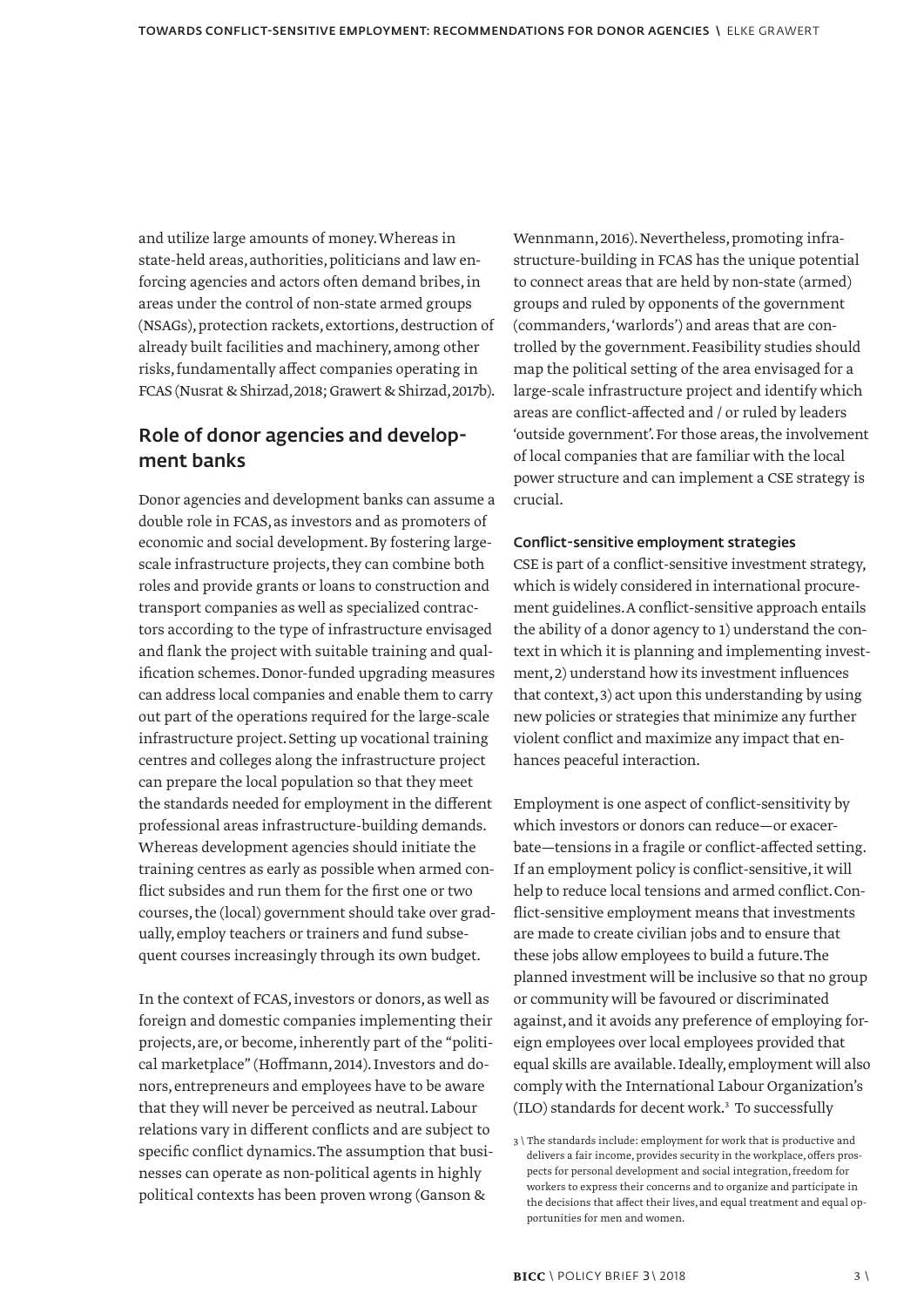implement conflict-sensitive employment, donors and investors should use a conflict-sensitive employment framework (as suggested in Grawert, Isikozlu, Haqeeqat, & Shirzad, 2017) and attach it to tenders for infrastructure and construction projects.

Donor agencies and development banks should insist that companies that receive contracts or sub-contracts and implement construction or infrastructure projects inform all relevant parties, including state or non-state power holders in the areas of implementation of projects or routes used by transport companies as well as district development assemblies, local community leaders or elders and further implementing companies, of how conflict-sensitive employment will benefit the local population. For this purpose, donor agencies and development banks should encourage bidders to sub-contract local companies. They can more easily make agreements with local power holders to ensure that the project will be implemented safely, sustainably and without high costs for security.

In large-scale infrastructure projects, donor agencies and development banks should request bidders to sub-contract different local companies that could implement units of a larger project or provide transport / logistics on parts of routes as they are familiar with the region and have good relations with local communities and relevant power holders. Small or medium-sized companies have better access to most dangerous areas, they can assess the local situations better and know how to work in insecure areas. Sub-contracting local small and medium companies will also enhance local employment opportunities. Bidders operating in infrastructure-building in FCAS should also be requested to make use of local raw materials and resources where available to promote local business and employment (e.g. sand, crushed rock for asphalting).

#### BIBLIOGRAPHY AND FURTHER READING

- Ganson, B., & Wennmann, A. (2016). *Business and conflict in fragile states. The case for pragmatic solutions* (IISS Adelphi Series). London: Routledge.
- Grawert, E.; Isikozlu, E.; Haqeeqat, M. M. & Shirzad, F. (2017). *Conflict-Sensitive Employment Framework (CSEF) for construction and transport companies. BICC Framework.* Bonn: BICC. Online available at https://www.bicc.de/ uploads/tx\_bicctools/CSEF\_framework.pdf
- Grawert, E.; Hansohm, D. & Nusrat, R. (2017a). *Is conflict sensitivity applicable to employment? Business in fragile and conflict-affected settings* (BICC Working Paper 1/2017). Bonn: BICC. Online available at https://www. bicc.de/uploads/tx\_bicctools/Working\_paper\_2017\_1.pdf
- Grawert, E. & Shirzad, F. (2017). *Employment in construction and transport companies in Afghanistan and drivers for conflict sensitivity* (BICC Working Paper 5/2017). Online available at https://www.bicc.de/uploads/tx\_bicctools/ BICC\_Working\_Paper\_5\_2017.pdf
- Hoffmann, A. (2014). *From 'business as usual' to 'business for peace'? Unpacking the conflict-sensitivity narrative* (Policy Brief No. 28). The Hague: Clingendael Institute. Online availbale at https://www.clingendael.nl/ sites/default/files/CRU%20Policy%20Brief%2028.pdf
- KfW Development Bank. (2016). Guidelines for procurement of goods, works and associated services in financial cooperation with partner countries. Frankfurt a. M.: KfW Development Bank. Online available at https://www.kfw-entwicklungsbank.de/Download-Center/PDF-Dokumente-Richtlinien/Vergabe-E.pdf
- NIMD Netherlands Institute for Multiparty Democracy. (2016). Fragility and conflict-affectedness. Online available at http://nimd.org/ nimd-programmes/fragility-and-conflict-affectedness/
- Nusrat, R. & Shirzad, F. (2018). Investment in infrastructure and employment in Afghanistan. Review of past and present investment plans. London: International Alert. Online available at http://www.international-alert.org/sites/default/files/Afghanistan\_InvestmentInInfrastructureEmployment\_EN\_2018.pdf
- World Bank. (No date). Guidelines procurement under IBRD loans and IDA credits. Online available at http://siteresources.worldbank.org/INT-PROCUREMENT/Resources/Procurement-Guidelines-November-2003. pdf